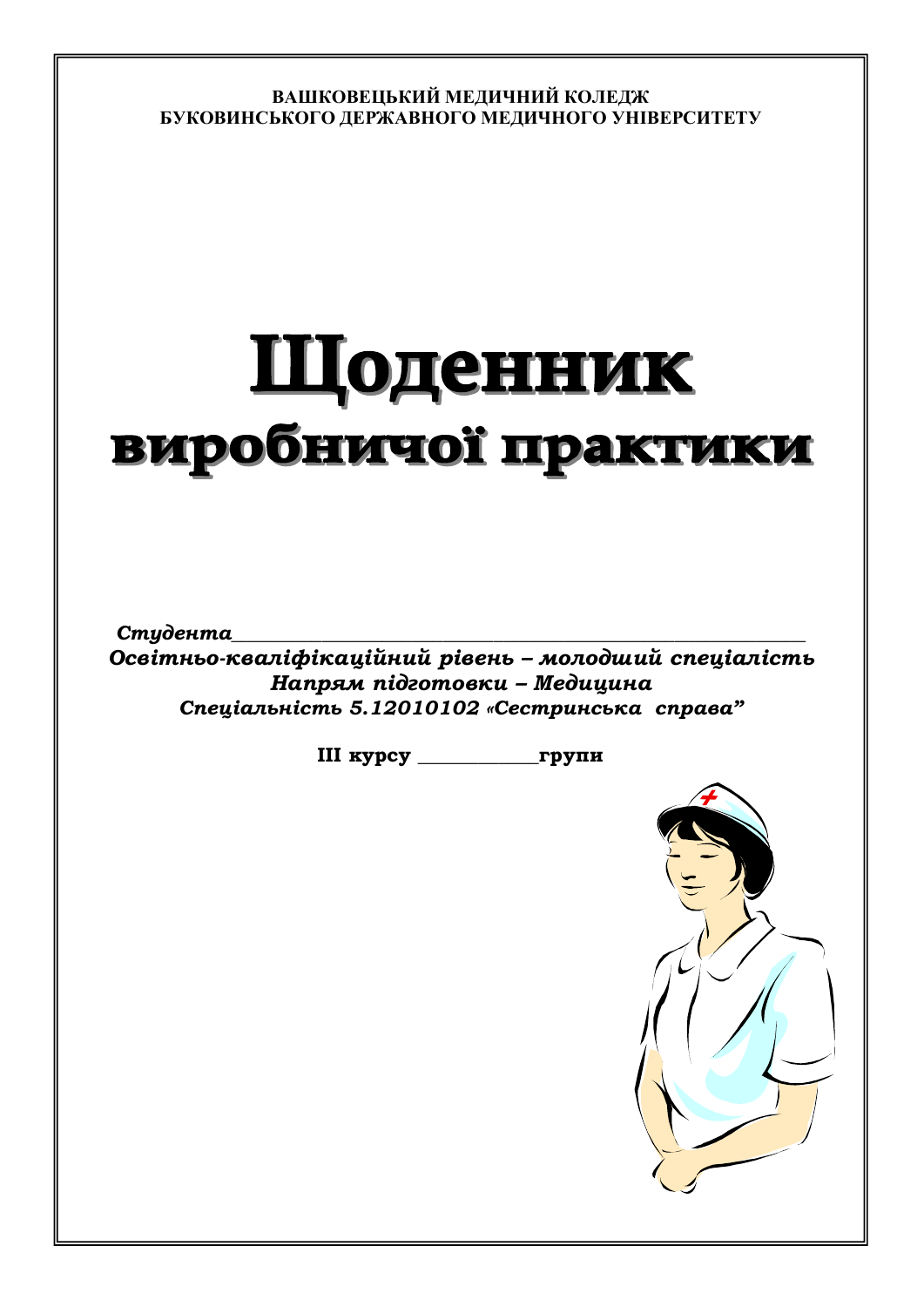# (прізвище, ім'я, по батькові)

**ɭɫɬɚɧɨɜɭ\_\_\_\_\_\_\_\_\_\_\_\_\_\_\_\_\_\_\_\_\_\_\_\_\_\_\_\_\_\_\_\_\_\_\_\_\_\_\_\_\_\_\_\_\_\_\_\_\_\_\_\_\_\_\_\_\_\_\_\_\_\_\_**

|          | прибув на підприємство, організацію, |  |
|----------|--------------------------------------|--|
| установу |                                      |  |

| Печатка<br>підприємства, організації, установи         |  | $\overline{\phantom{a}}$ |                                                     | 20 | року |
|--------------------------------------------------------|--|--------------------------|-----------------------------------------------------|----|------|
| (підпис)                                               |  |                          | (посада, прізвище та ініціали відповідальної особи) |    |      |
| Вибув з підприємства, організації,<br><b>установи</b>  |  |                          |                                                     |    |      |
| Печатка<br>Підприємства, організації, установи<br>року |  | ,,                       |                                                     | 20 |      |
| (підпис)                                               |  |                          | (посада, прізвище та ініціали відповідальної особи) |    |      |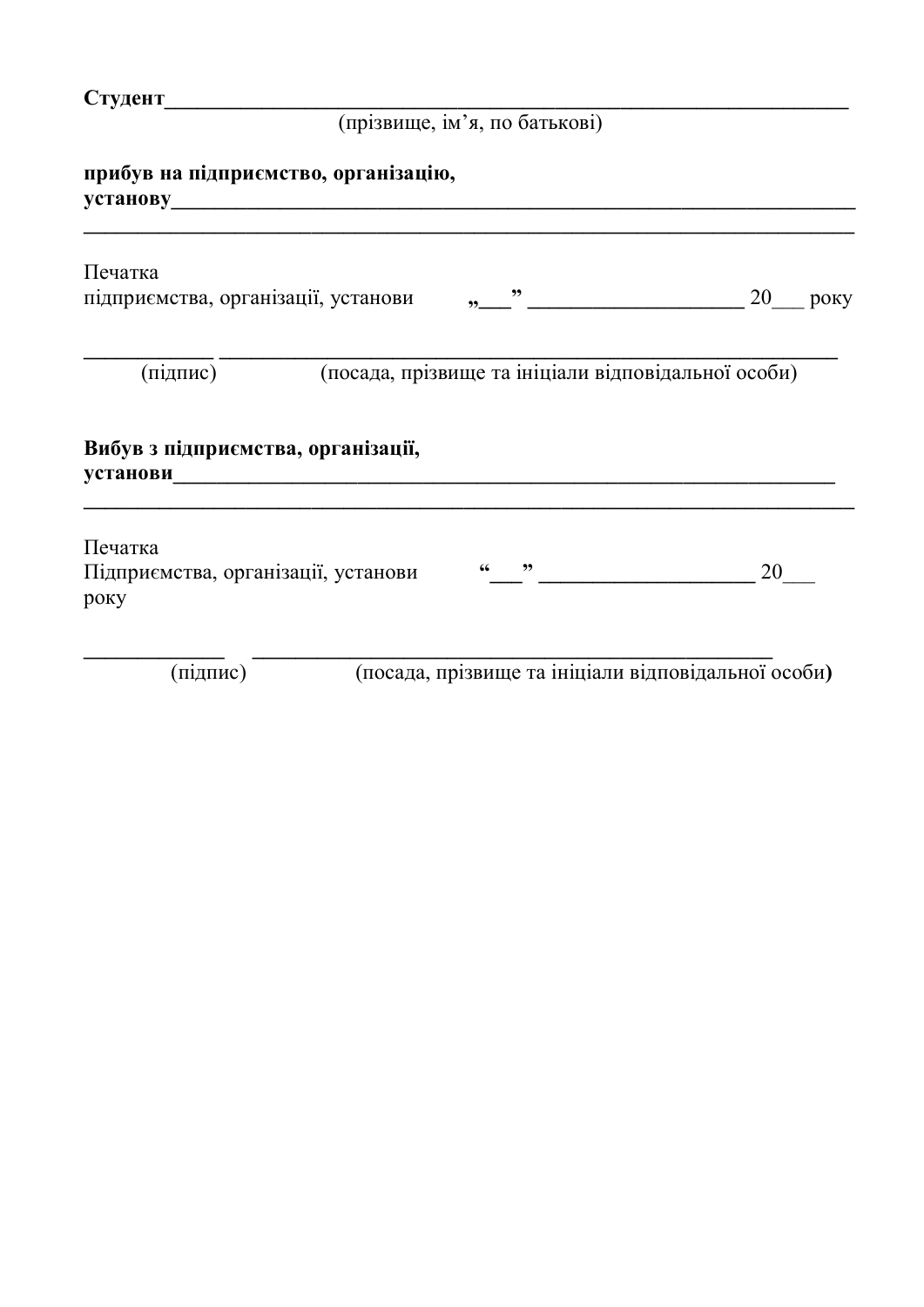Практика студентів Вашковецького медичного коледжу Буковинського державного медичного університету є невід'ємною складовою частиною процесу підготовки молодших медичних спеціалістів. Під час проходження практики 1/3 від загального обсягу часу виділяється на самостійну роботу, яка включає удосконалення недостатньо засвоєних практичних навичок, роботу в бібліотеці, написання історій хвороби, санітарно-освітню роботу.

Умовою якісної підготовки студентів під час практики є дотримання єдиних вимог до техніки виконання маніпуляцій. Тривалість робочого тижня становить 36 годин і 18 годин для самостійної роботи. На період практики студенти розподіляються на робочі місця медичної сестри за графіком.

#### Метою практики  $\varepsilon$ :

- закріпити та поглибити теоретичні знання зі спеціальних клінічних предметів;
- удосконалити професійні медсестринські навички та вміння зі спеціальності:
- здійснювати диференційований догляд за пацієнтами з різними хворобами;
- пілготуватися до майбутньої самостійної роботи меличної сестри: самостійно і під контролем медичних сестер студенти виконують обов'язкові практичні навички, оцінюють стан здоров'я пацієнтів, планують та здійснюють догляд за пацієнтами, закріплюють навички роботи з оформлення медсестринської документації.

#### Обов'язки студентів на практиці:

- своєчасно прибути на базу практики;
- вивчити і суворо дотримуватися правил охорони праці, техніки безпеки і виробничої санітарії, інфекційної безпеки;
- дотримуватися правил Етичного кодексу медичної сестри України;
- виконувати всі завдання, що передбачаються програмою практики та дотримуватися правил внутрішнього розпорядку лікувально-профілактичної установи;
- надати в училище, коледж, На медсестринський факультет щоденник практики, характеристику та індивідуально виконані завдання (за наявності);
- відповідати за виконану роботу та її результати на рівні зі штатними працівниками лікувальної установи;
- брати активну участь у різноманітній роботі лікарні (медсестринських конференціях, медсестринських конкурсах тощо);
- проводити санітарно-освітню роботу з пацієнтами та їхніми родичами;
- своєчасно скласти залік з практики.

# **Методичні рекомендації**

- **виконати програму практики;**
- вивчити функціональні обов'язки, які закріплені за студентами на їхніх робочих місцях;
- опрацювати інструкції з техніки безпеки;
- вивчити зразки заповнення медичної документації (медсестринські історії хвороби, листки призначення, температурні листки тощо);
- вести щоденники згідно з вимогами;
- **виконувати всі обов'язки студента під час практики.**

#### Методичні рекомендації щодо ведення щоденника

- ◆ на першій сторінці щоденника розміщається графік проходження практики;
- ◆ ущоденнику по датах зазначається кількість виконаних маніпуляцій:
- ◆ якість роботи щоденно оцінює безпосередній керівник практики;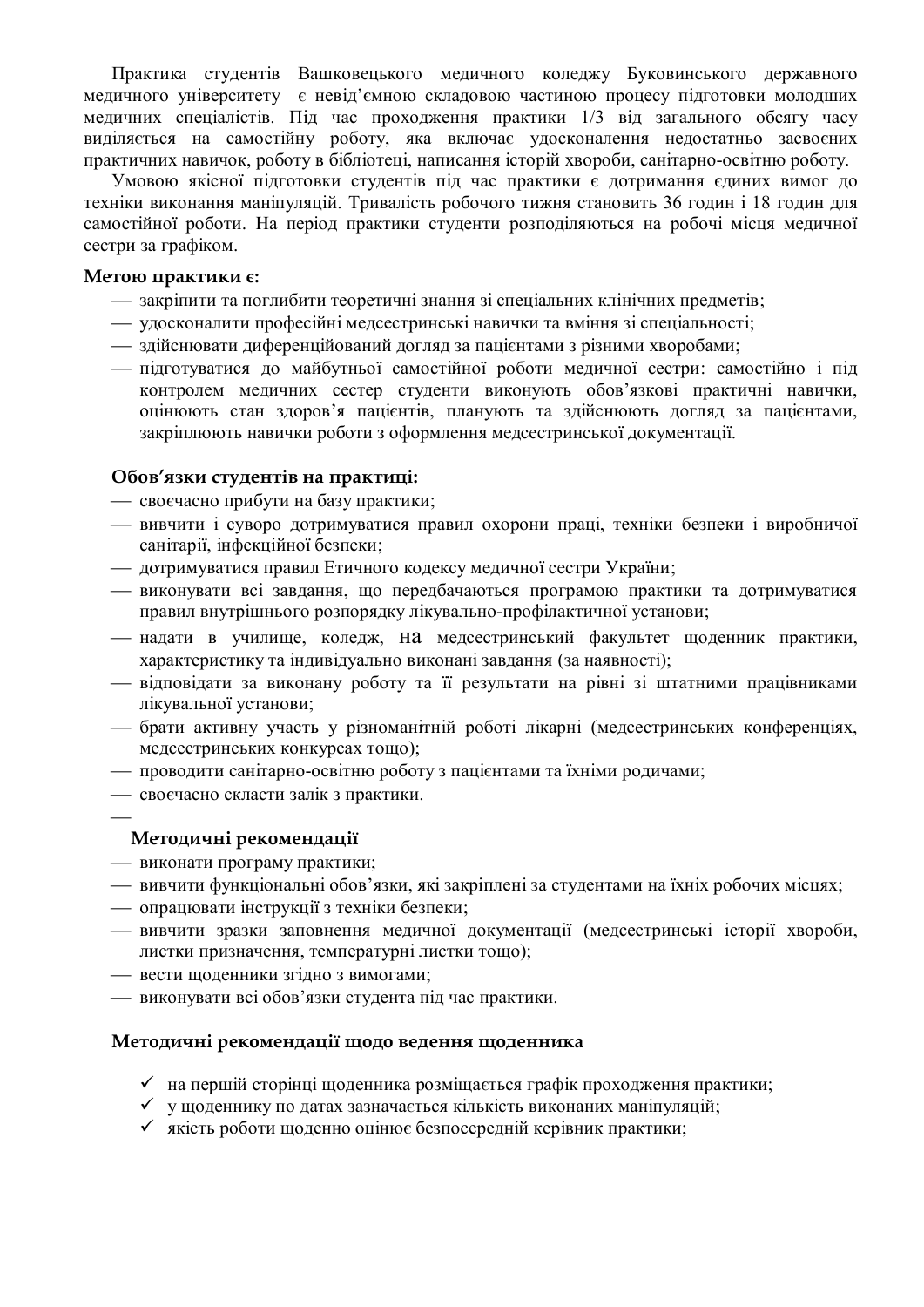# За навчальним планом тривалість практики становить:

|                |                        |     | Години                 |                                                         |
|----------------|------------------------|-----|------------------------|---------------------------------------------------------|
| $N_2$ з/п      | <b>Відділення</b>      | Дні | Робота у<br>відділенні | Самостійна робота на<br>кожному робочому місці в<br>ЛПЗ |
|                | Терапевтичне           | 6   | 36                     | 18                                                      |
| $\mathfrak{D}$ | Хірургічне             | b   | 36                     | 18                                                      |
|                | Диференційований залік |     |                        |                                                         |
|                | Підсумок:              | 12  | 72                     | 36                                                      |
|                | Усього                 |     |                        | 108                                                     |

# **Індивідуальний графік проходження практики**

| Терапевтичне відділення | Хірургічне віддлення |
|-------------------------|----------------------|
|                         |                      |
|                         |                      |
|                         |                      |

# *ȇȜȒȓțțȖȗȑȞȎȢȳȘȞȜȏȜȠȖȟȠȡȒȓțȠȎțȎȝȞȎȘȠȖȤȳ*

# Робота в терапевтичному віддленні

| Дата | Час початку<br>роботи | Підпис<br>безпосереднього | Час закінчення | Підпис<br>безпосереднього |
|------|-----------------------|---------------------------|----------------|---------------------------|
|      |                       | керівника                 | роботи         | керівника                 |
|      |                       |                           |                |                           |
|      |                       |                           |                |                           |
|      |                       |                           |                |                           |
|      |                       |                           |                |                           |
|      |                       |                           |                |                           |
|      |                       |                           |                |                           |

# Робота в хірургічному відділенні

| Дата | Час початку<br>роботи | Підпис<br>безпосереднього<br>керівника | Час закінчення<br>роботи | Підпис<br>безпосереднього<br>керівника |
|------|-----------------------|----------------------------------------|--------------------------|----------------------------------------|
|      |                       |                                        |                          |                                        |
|      |                       |                                        |                          |                                        |
|      |                       |                                        |                          |                                        |
|      |                       |                                        |                          |                                        |
|      |                       |                                        |                          |                                        |
|      |                       |                                        |                          |                                        |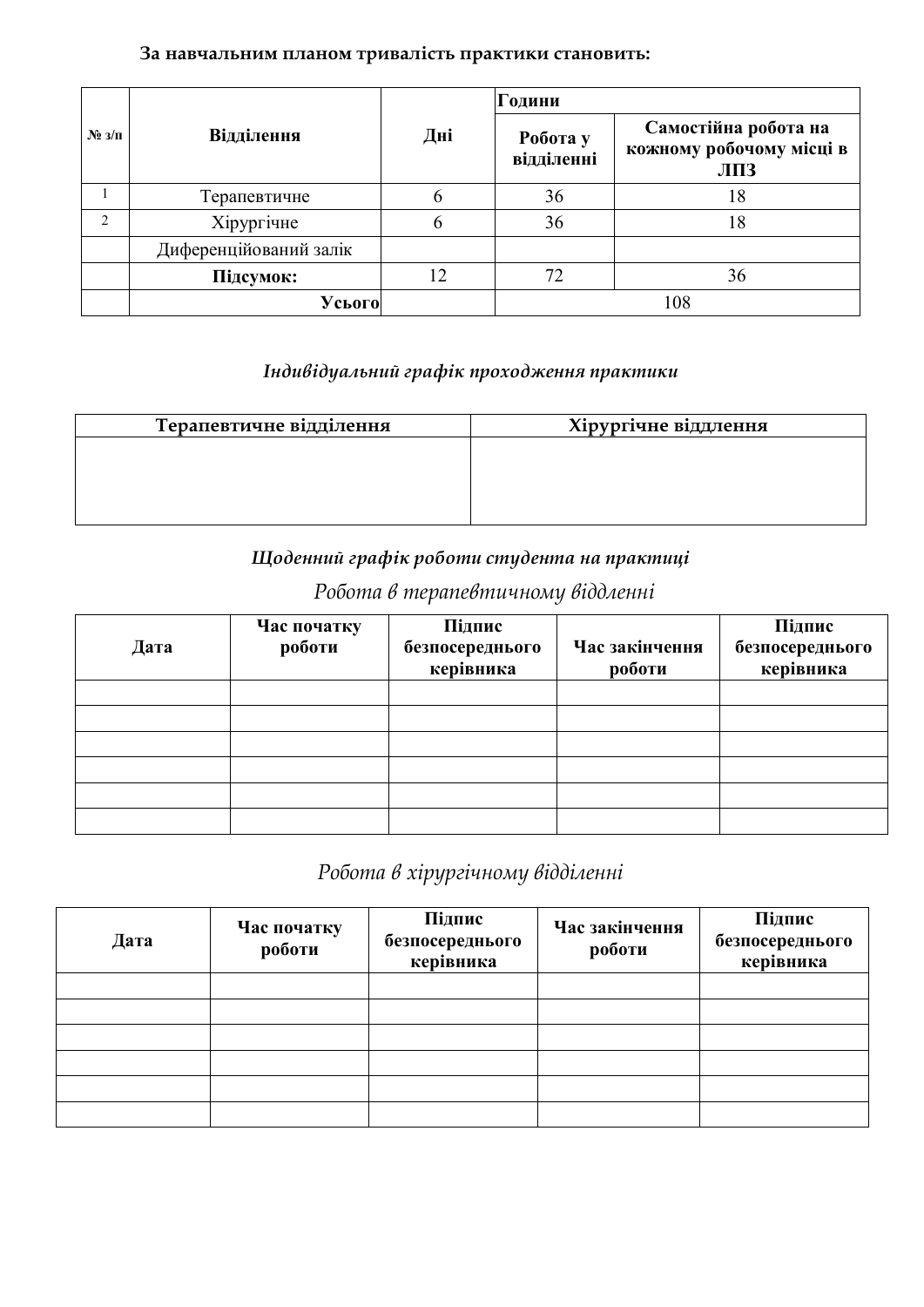## 1. Медсестринство у внутрішній медицині

#### Студенти повинні знати:

- 1. Законодавство України про охорону здоров'я;
- 2. Посадові обов'язки медичної сестри, накази та інструкції, які регламентують роботу відділення;
- 3. Правила техніки безпеки під час роботи;
- 4. Дієтичні столи, основи раціонального харчування;
- 5. Основи медсестринської етики та деонтології:
- 6. Основні етапи сестринського процесу;
- 7. Основні прояви захворювань внутрішніх органів;
- 8. Тактику дій медичного персоналу, якщо виявлено пацієнта, в якого підозрюється особливо небезпечна інфекція.

#### $C$ *m*уденти повинні вміти:

1. Володіти навичками професіонального спілкування;

2. Здійснювати медсестринський процес під час догляду за пацієнтами із захворюваннями внутрішніх органів;

3. Володіти методами обстеження пацієнта в клініці внутрішніх хвороб;

4. За даними обстеження визначати стан здоров'я пацієнта та надавати долікарську допомогу хворим у разі:

- нападу бронхіальної астми;
- легеневої кровотечі;
- непритомності;
- $\bullet$  колапсу;
- нападу стенокардії;
- indapkty Miokapha:
- гострої лівошлуночкової недостатності;
- гіпертонічного кризу;
- анафілактичного шоку:
- гострих алергійних станів;

5. Виконувати заходи, спрямовані на підпримання інфекційної безпеки, санітарно-протиепідемічного та лікувально-охоронного режимів лікарні.

# $C$ *түденти мають бути поінформовані про:*

- **основи Законодавства України про охорону праці;**
- основні демографічні показники здоров'я населення;
- = особливості організації роботи денних та домашніх стаціонарів;
- правила охорони праці, техніки безпеки, електробезпеки та безпеки життєдіяльності;
- сучасні методи обстеження та лікування, догляду та спостереження за пацієнтами терапевтичного профілю.

# Робота в стаціонарі - 6 днів

Робочі місця студентів: пост медичної сестри, маніпуляційний кабінет, процедурний кабінет, палати для пацієнтів, кабінети додаткових функціональних обстежень.

Робота студентів у відділенні регламентується посадовими обов'язками на кожному робочому місці і повинна бути спрямована на самостійне виконання обов'язкових практичних навичок.

Студенти проводять огляд і оцінюють стан здоров'я пацієнта, здійснюють догляд за пацієнтами з різними захворюваннями, готують пацієнтів до лабораторних, інструментальних, функціональних обстежень, беруть участь у проведенні їх; працюють з листками призначень на посту медичної сестри, готують маніпуляційну до роботи та проведення маніпуляцій, заповнюють медичну документацію; проводять облік сильнодіючих і наркотичних речовин, здійснюють заходи з дотримання санітарного і лікувально-охоронного режиму відділення; беруть участь у прийнятті та передачі чергувань.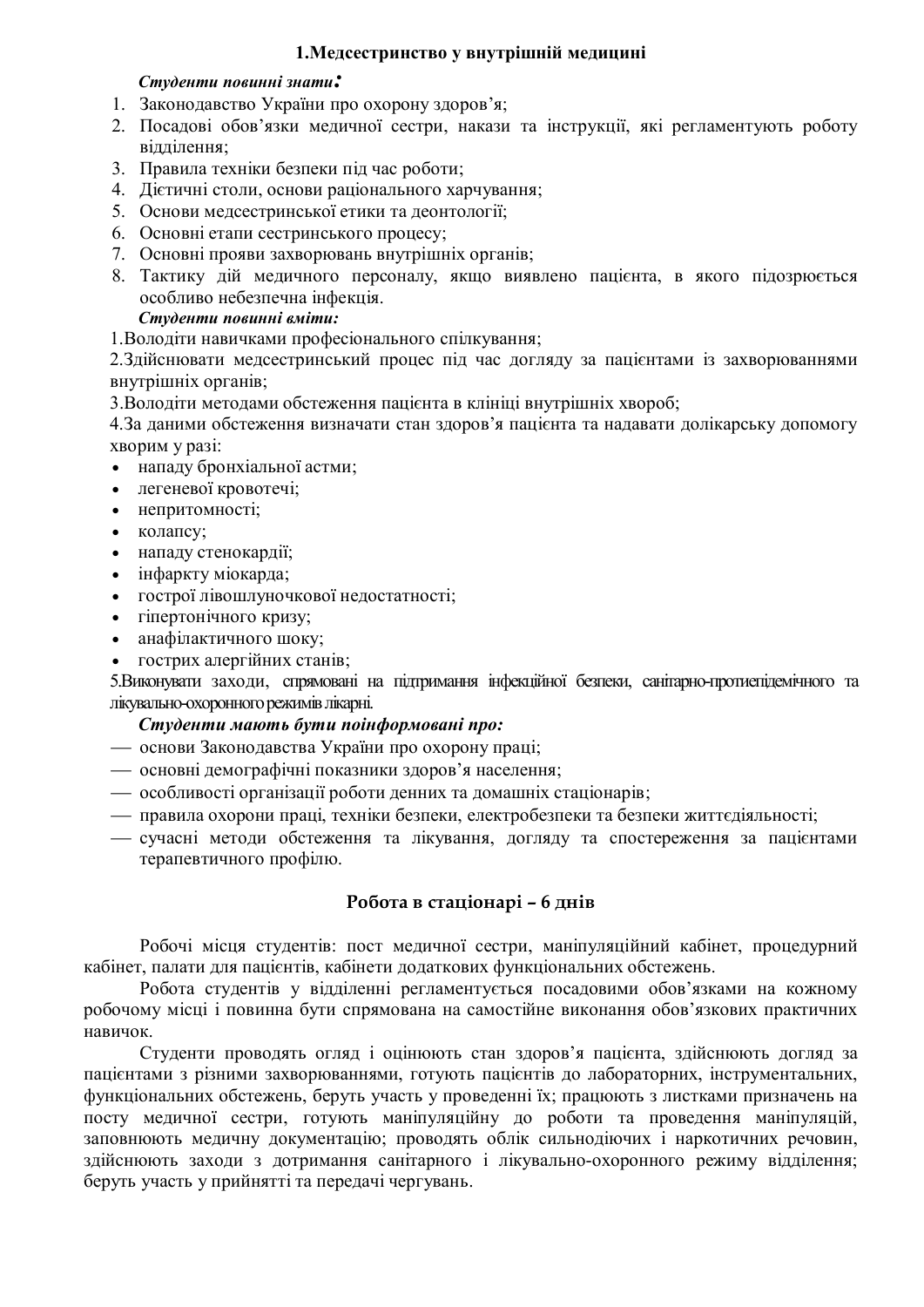| Обов'язкові практичні навички                                  | Дата |  |  | Всього |  |
|----------------------------------------------------------------|------|--|--|--------|--|
|                                                                |      |  |  |        |  |
| 1. Ресстрація пацієнтів, що поступають у стаціонар.            |      |  |  |        |  |
| 2. Здійснення огляду пацієнта, оцінювання його стану.          |      |  |  |        |  |
| 3. Проведення термометрії із записом результатів у             |      |  |  |        |  |
| температурному листку.                                         |      |  |  |        |  |
| 4. Визначення частоти і характеру пульсу.                      |      |  |  |        |  |
| 5. Вимірювання артеріального тиску, його реєстрація.           |      |  |  |        |  |
| 6. Робота з листком призначень.                                |      |  |  |        |  |
| 7. Спостереження за пацієнтами з хронічними                    |      |  |  |        |  |
| захворюваннями.                                                |      |  |  |        |  |
| 8. Підготовка пацієнта та необхідного обладнання до:           |      |  |  |        |  |
| -взяття загального аналізу крові, аналізу крові на вміст       |      |  |  |        |  |
| цукру;                                                         |      |  |  |        |  |
| -взяття загального аналізу сечі, визначення білка,             |      |  |  |        |  |
| цукру та кетонових тіл експрес-методами, діастазу;             |      |  |  |        |  |
| -взяття аналізу сечі за методами Зимницького,                  |      |  |  |        |  |
| Нечипоренка;                                                   |      |  |  |        |  |
| -взяття калу на яйця гельмінтів, приховану кров,               |      |  |  |        |  |
| копрограму;                                                    |      |  |  |        |  |
| -здійснення<br>бронхоскопії,<br>гастроскопії,                  |      |  |  |        |  |
| ректороманоскопії, колоноскопії;                               |      |  |  |        |  |
| -здійснення ультразвукового дослідження органів                |      |  |  |        |  |
| черевної порожнини;                                            |      |  |  |        |  |
| -здійснення рентгенологічних обстежень шлунково-               |      |  |  |        |  |
| кишкового тракту, нирок, хребта;                               |      |  |  |        |  |
| -здійснення плевральної та абдомінальної пункцій;              |      |  |  |        |  |
| -запису електрокардіограми.                                    |      |  |  |        |  |
| 9. Підготовка маніпуляційного стола до роботи.                 |      |  |  |        |  |
| 10. Проведення проби на чутливість організму до                |      |  |  |        |  |
| антибіотиків.                                                  |      |  |  |        |  |
| 11. Розрахунок, розчинення та введення антибіотиків.           |      |  |  |        |  |
| внутрішньошкірних, підшкірних,<br>12. Виконання                |      |  |  |        |  |
| внутрішньом'язових, внутрішньовенних ін'єкцій.                 |      |  |  |        |  |
| 13. Заповнення систем для трансфузій та проведення             |      |  |  |        |  |
| внутрішньовенних вливань.                                      |      |  |  |        |  |
| 14. Введення інсуліну.                                         |      |  |  |        |  |
| 15. Введення олійних розчинів.                                 |      |  |  |        |  |
| 16. Взяття крові на біохімічні і бактеріологічні               |      |  |  |        |  |
| дослідження.                                                   |      |  |  |        |  |
| дезінфекції, передстерилізаційного<br>17. Проведення           |      |  |  |        |  |
| очищення інструментарію (шприців, голок, предметів             |      |  |  |        |  |
| догляду) згідно з чинними наказами, інструкціями та            |      |  |  |        |  |
| галузевим стандартом.                                          |      |  |  |        |  |
| 18. Проведення<br>контролю<br>якості                           |      |  |  |        |  |
| передстерилізаційного очищення інструментарію на               |      |  |  |        |  |
| наявність крові і мийних засобів.                              |      |  |  |        |  |
| $\overline{i}$<br>19. Виконання<br>ШЛУНКОВОГО<br>дуоденального |      |  |  |        |  |
| зондування.                                                    |      |  |  |        |  |
| 20. Промивання шлунка.                                         |      |  |  |        |  |
| очисної,<br>21. Постановка<br>сифонної,<br>клізми:             |      |  |  |        |  |
| послаблювальної, лікувальної.                                  |      |  |  |        |  |
| 22. Проведення катетеризації сечового міхура.                  |      |  |  |        |  |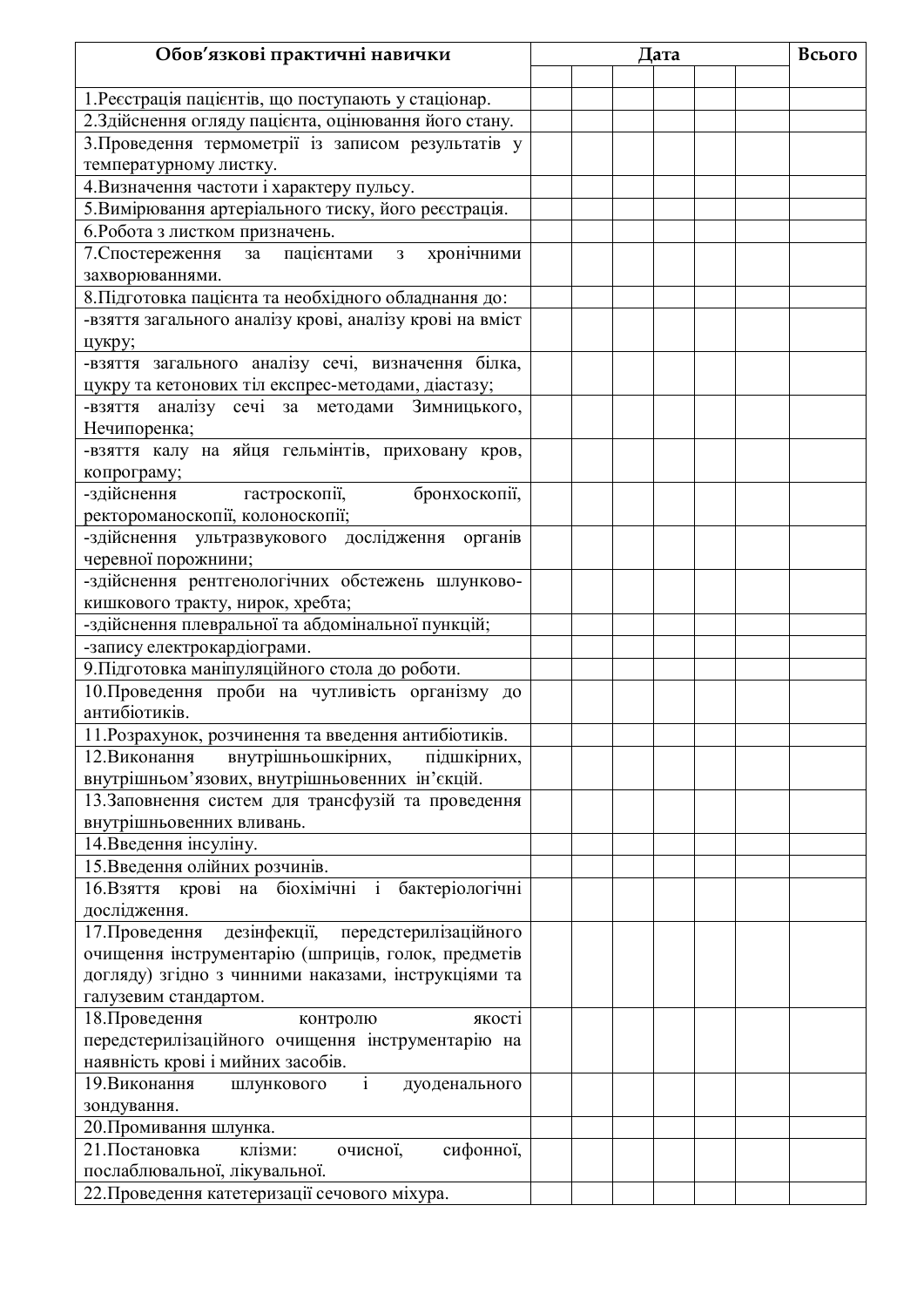| 23. Приготування розчинів хлорного вапна, хлораміну,  |  |  |  |  |
|-------------------------------------------------------|--|--|--|--|
| водню пероксиду та інших дезінфекційних засобів.      |  |  |  |  |
| 24. Підготовка функціонального ліжка для хворого.     |  |  |  |  |
| 25. Заміна натільної та постільної білизни.           |  |  |  |  |
| 26. Годування тяжкохворого.                           |  |  |  |  |
| 27. Оброблення шкіри, профілактика<br>пролежнів,      |  |  |  |  |
| підмивання хворих.                                    |  |  |  |  |
| 28. Подавання судна, сечоприймача та їх дезінфекція.  |  |  |  |  |
| 29. Подавання зволоженого кисню.                      |  |  |  |  |
| 30. Використання зігрівального компресу, гірчичників, |  |  |  |  |
| п'явок.                                               |  |  |  |  |
| 31. Користування кишеньковим та<br>стаціонарним       |  |  |  |  |
| інгаляторами.                                         |  |  |  |  |
| 32. Застосування грілки, пузиря з льодом.             |  |  |  |  |
| 33. Взяття мазків із зіва, носа на мікрофлору.        |  |  |  |  |
| 34. Збирання мокротиння на дослідження.               |  |  |  |  |
| 35. Підготовка зондів, катетерів, наконечників<br>ДО  |  |  |  |  |
| маніпуляцій.                                          |  |  |  |  |
| 36. Надання рекомендації хворим щодо лікувального     |  |  |  |  |
| харчування. Проведення профілактичних оглядів.        |  |  |  |  |

# 2. Медсестринство в хірургії

#### $C$ *mvденти повинні знати:*

- основні завдання хірургічної служби України;
- накази, інструкції, галузевий стандарт, які регламентують роботу стаціонарів хірургічного профілю; хірургічних і травматологічних кабінетів поліклініки; посадові інструкції медичних сестер на кожному робочому місці;
- сучасні методи медсестринського обстеження пацієнтів;
- симптоматику захворювань та ушкоджень, їх ускладнення;
- профілактику хірургічної інфекції, основи асептики, антисептики;
- методи передстерилізаційного очищення та стерилізації медичного інструментарію;
- неоперативну і оперативну хірургічну техніку.

# **Студенти повинні вміти:**

- **володіти навичками професійного спілкування;**
- **виконувати медсестринські маніпуляції в хірургії;**
- за даними обстежень оцінити стан пацієнта і за необхідності надати долікарську допомогу в разі:
	- гострої крововтрати, масивної кровотечі;
	- поранення шиї;
	- легеневої кровотечі;
	- кровотечі з носа;
	- вивиху нижньої щелепи;
	- перелому трубчастих кісток;
	- перелому ребер, відкритого пневмотораксу;
	- переломів кісток таза;
	- травматичного шоку;
	- хімічних опіків шкіри;
	- хімічного опіку стравоходу;
	- $\bullet$  термічного опіку;
	- ураження електричним струмом високої напруги;
	- електротравми;
	- обмороження;
	- гострої затримки сечі;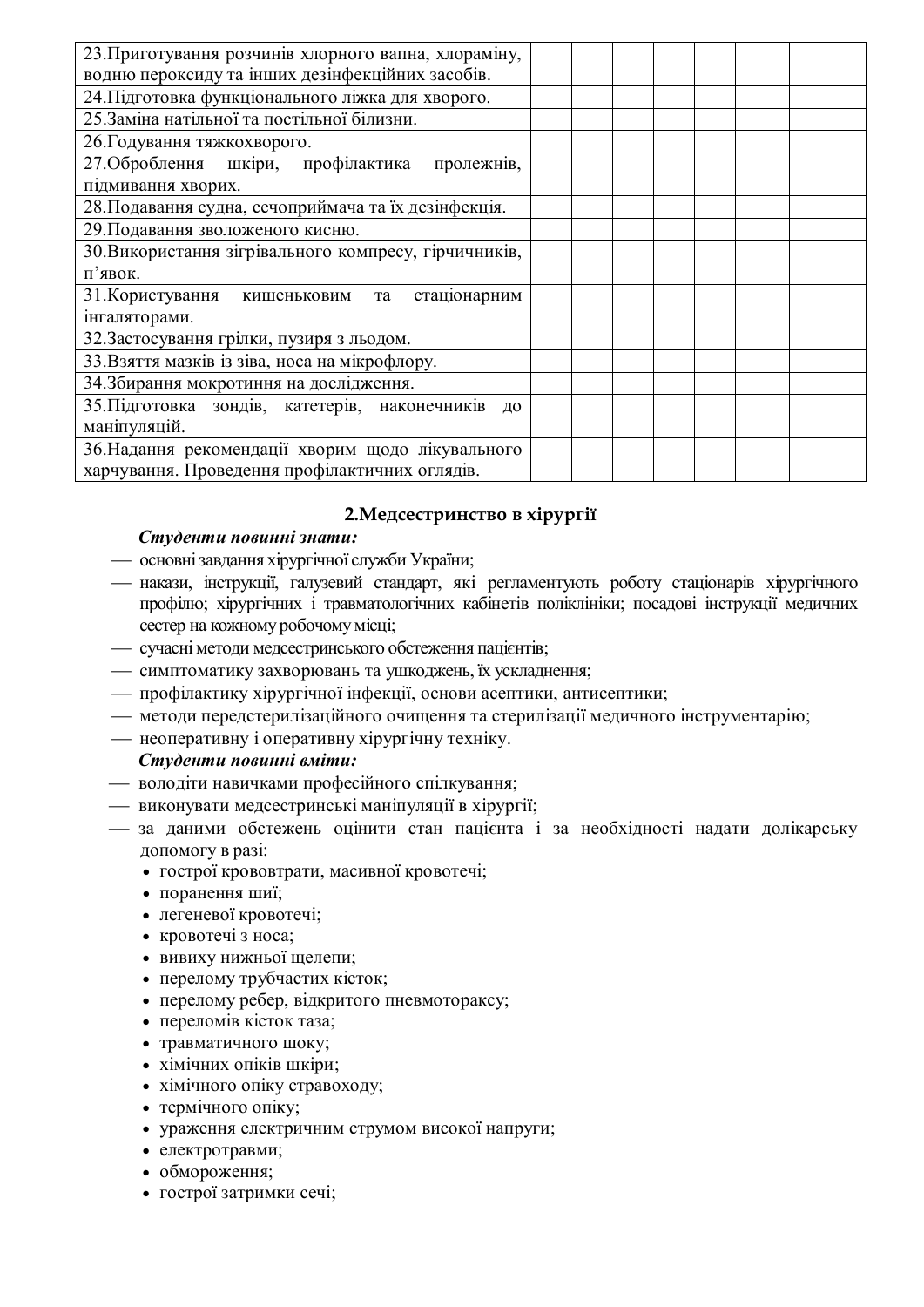- печінкової та ниркової кольок;
- початкової стадії маститу;
- посттрансфузійних ускладнень;
- уміти здійснювати сестринський процес під час догляду за пацієнтами з хронічними захворюваннями.

## $C$ *түденти мають бүти поінформовані про*:

- основи Законодавства України про охорону здоров'я;
- стан хірургічної захворюваності населення;
- правила роботи з пацієнтами з діагнозом ВІЛ/СНІД;
- особливості організації роботи стаціонарних відділень хірургічного профілю;
- правила охорони праці, техніки безпеки, електробезпеки та безпеки життєдіяльності;
- сучасні методи обстеження, лікування, догляду та спостереження за пацієнтами хірургічного профілю.

# **Робота в стаціонарі – 6 днів**

Робочі місця студентів: перев'язочна (чиста і гнійна), операційна, гіпсовочна, пост медичної сестри, кабінети додаткових методів обстеження, операційні.

Студенти самостійно оцінюють стан тяжкості пацієнтів, визначають послідовність заходів з підготовки пацієнтів до операцій та процедур, догляду за пацієнтами, виконують призначення лікаря. Роботу студентів контролюють досвідчені медичні сестри, а також студенти працюють під безпосереднім керівництвом медичних сестер відповідних підрозділів хірургічного стаціонару.

| Обов'язкові практичні навички                            | Дата |  | Всього |  |
|----------------------------------------------------------|------|--|--------|--|
|                                                          |      |  |        |  |
| 1. Підготовка пацієнтів до:                              |      |  |        |  |
| дослідження<br>-ендоскопічного<br>(бронхоскопії,         |      |  |        |  |
| фіброгастродуоденоскопії, цистоскопії,<br>колоноскопії,  |      |  |        |  |
| ректороманоскопії);                                      |      |  |        |  |
| -рентгенологічного дослідження<br>(жовчного<br>міхура,   |      |  |        |  |
| нирок, сечовивідних шляхів, таза, поперекового відділу   |      |  |        |  |
| хребта);                                                 |      |  |        |  |
| -ультразвукового дослідження<br>органів<br>черевної      |      |  |        |  |
| порожнини та малого таза;                                |      |  |        |  |
| -комп'ютерної томографії;                                |      |  |        |  |
| -магнітно-резонансної томографії;                        |      |  |        |  |
| 2. Транспортування та перекладання хірургічних хворих.   |      |  |        |  |
| 3. Транспортування хворих з переломами таза, стегнової   |      |  |        |  |
| кістки, ребра, хребта.                                   |      |  |        |  |
| 4. Підготовка ватно-марлевих кульок, серветок, тампонів. |      |  |        |  |
| 5. Знезаражування і передстерилізаційне<br>очищення      |      |  |        |  |
| хірургічного інструментарію, шприців.                    |      |  |        |  |
| 6. Контроль якості передстерилізаційного очищення.       |      |  |        |  |
| 7. Укладання матеріалу в бікси для стерилізації.         |      |  |        |  |
| 8. Підготовка зондів, дренажів до<br>стерилізації<br>та  |      |  |        |  |
| проведення їх стерилізації.                              |      |  |        |  |
| 9. Обробка рук сучасними методами.                       |      |  |        |  |
| 10. Одягання операційної сестри і хірурга.               |      |  |        |  |
| 11. Підготовка стерильного стола<br>роботи<br>ДО<br>B    |      |  |        |  |
| перев'язочній та операційній.                            |      |  |        |  |
| 12. Проведення місцевої анестезії.                       |      |  |        |  |
| 13. Складання інструментів для:                          |      |  |        |  |
| -венесекції;                                             |      |  |        |  |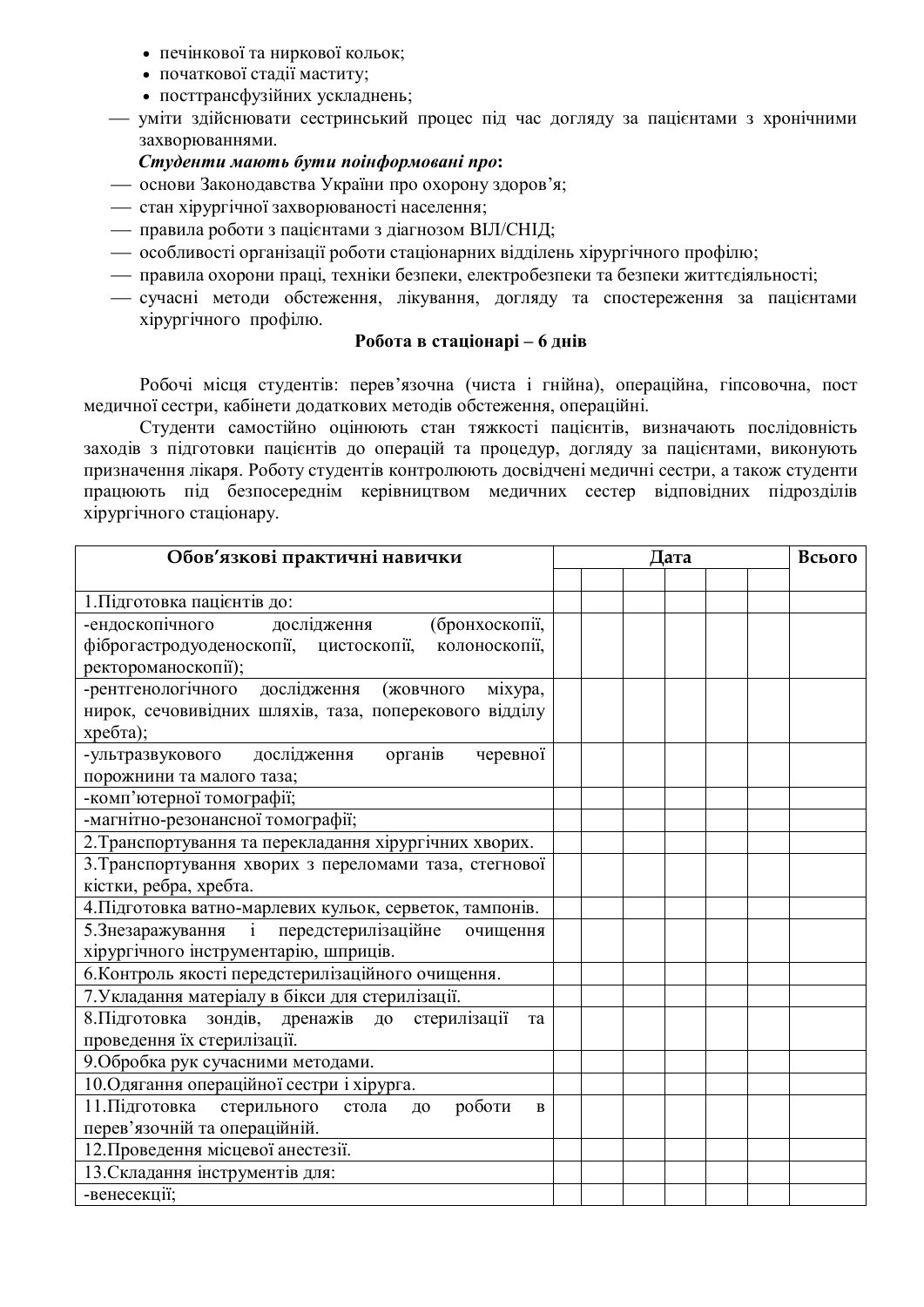| -трахеостомії;                                                                                            |  |  |  |  |
|-----------------------------------------------------------------------------------------------------------|--|--|--|--|
| -плевральної пункції;                                                                                     |  |  |  |  |
| -первинного хірургічного оброблення ран;                                                                  |  |  |  |  |
| -лапароцентезу;                                                                                           |  |  |  |  |
| -апендектомії;                                                                                            |  |  |  |  |
| -лапаротомії;                                                                                             |  |  |  |  |
| -трепанації черепа;                                                                                       |  |  |  |  |
| -ампутації кінцівки;                                                                                      |  |  |  |  |
| -скелетного витягання.                                                                                    |  |  |  |  |
|                                                                                                           |  |  |  |  |
| 14. Підготовка ліжка для післяопераційного хворого.<br>15. Заповнення інфузійних систем і підключення їх. |  |  |  |  |
|                                                                                                           |  |  |  |  |
| 16. Взяття крові з вени.                                                                                  |  |  |  |  |
| 17. Визначення групи крові та резус-фактора експрес-                                                      |  |  |  |  |
| методом.                                                                                                  |  |  |  |  |
| 18. Проведення проб на сумісність крові донора<br>$\overline{1}$                                          |  |  |  |  |
| реципієнта.                                                                                               |  |  |  |  |
| 19. Промивання шлунка.                                                                                    |  |  |  |  |
| 20. Постановка клізм.                                                                                     |  |  |  |  |
| 21. Катетеризація сечового міхура.                                                                        |  |  |  |  |
| 22. Підготовка пацієнта до операції.                                                                      |  |  |  |  |
| 23. Проведення премедикації.                                                                              |  |  |  |  |
| 24. Проведення туалету операційних та гнійних ран.                                                        |  |  |  |  |
| 25. Зняття швів.                                                                                          |  |  |  |  |
| 26. Накладання м'яких і твердих пов'язок:                                                                 |  |  |  |  |
| -клейових, клейово-пластирних, клеолових;                                                                 |  |  |  |  |
| -бинтових;                                                                                                |  |  |  |  |
| -чепець;                                                                                                  |  |  |  |  |
| -на одне і обидва ока;                                                                                    |  |  |  |  |
| -вуздечку;                                                                                                |  |  |  |  |
| -хрестоподібної на потилиці з переходом на спину;                                                         |  |  |  |  |
| -колосоподібної на плечовий суглоб;                                                                       |  |  |  |  |
| -спіральної на грудну клітку;                                                                             |  |  |  |  |
| -на грудну залозу;                                                                                        |  |  |  |  |
| -Дезо;                                                                                                    |  |  |  |  |
| -на пахову ділянку;                                                                                       |  |  |  |  |
| -черепашачу на ліктьовий та колінний суглоби;                                                             |  |  |  |  |
| - "лицарська рукавичка";                                                                                  |  |  |  |  |
| -на палець (спіральну, колосоподібну);                                                                    |  |  |  |  |
|                                                                                                           |  |  |  |  |
| -косинкову на верхню кінцівку;                                                                            |  |  |  |  |
| -восьмиподібну на надп'ятковий суглоб;                                                                    |  |  |  |  |
| -поворотну на стопу;                                                                                      |  |  |  |  |
| -еластичних бинтів на кінцівки;                                                                           |  |  |  |  |
| -тіснотугу.                                                                                               |  |  |  |  |
| 27. Накладання твердих пов'язок:                                                                          |  |  |  |  |
| -шини Крамера, Дітеріхса;                                                                                 |  |  |  |  |
| -підготовка гіпсових бинтів, лонгет, накладання і зняття;                                                 |  |  |  |  |
| -підготовка до застосування шини Беллера.                                                                 |  |  |  |  |
| 28. Накладання джгута при артеріальній і венозній                                                         |  |  |  |  |
| кровотечах.                                                                                               |  |  |  |  |
| 29. Пальцеве притискання артерій.                                                                         |  |  |  |  |
| 30. Проведення непрямого масажу серця.                                                                    |  |  |  |  |
| 31. Проведення штучної вентиляції легень "рот до рота",                                                   |  |  |  |  |
| "рот до носа".                                                                                            |  |  |  |  |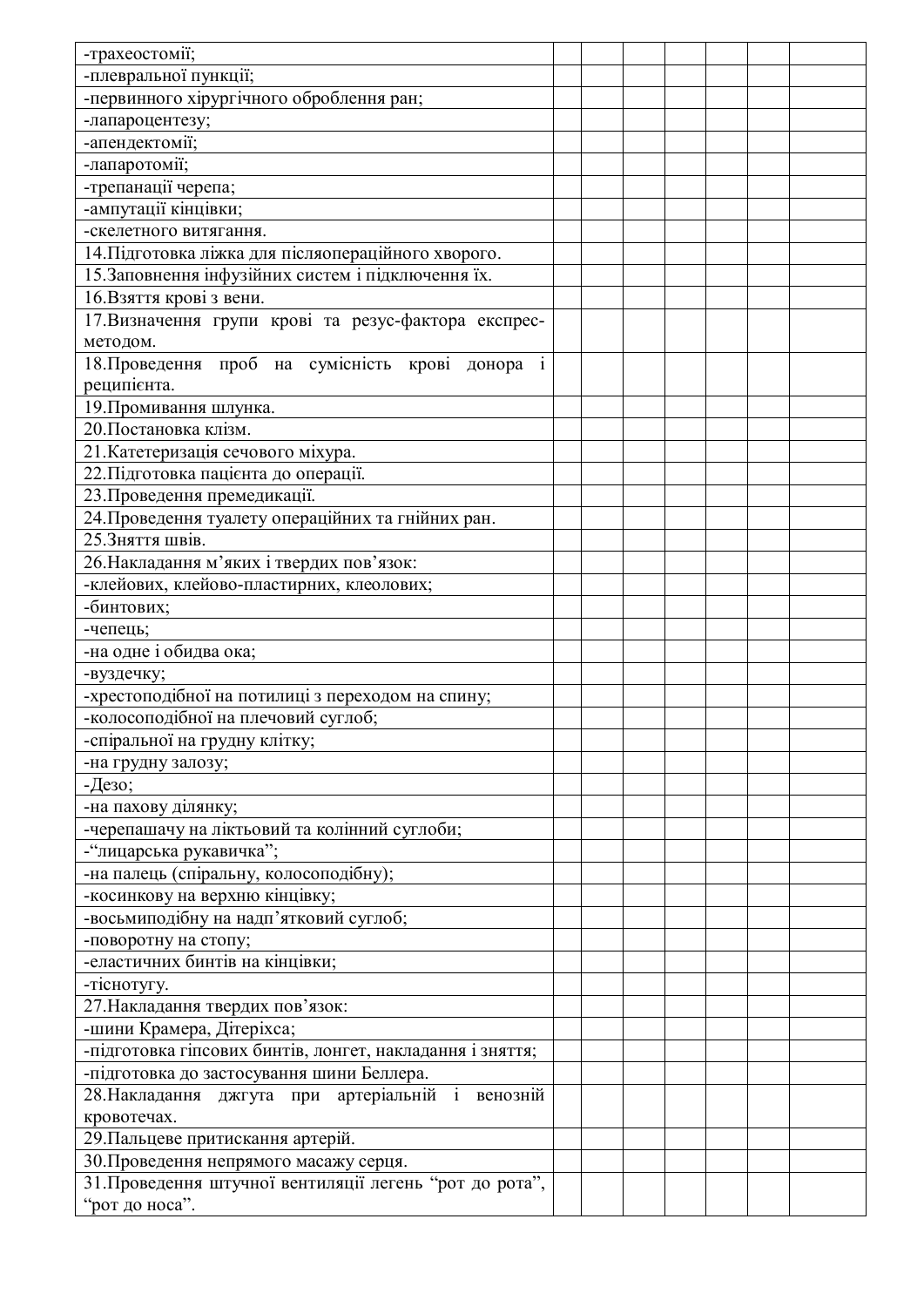| 32. Виведення нижньої щелепи при западінні язика. |  |  |  |  |
|---------------------------------------------------|--|--|--|--|
| 33. Оформлення карти пацієнта стаціонару.         |  |  |  |  |

Відгук осіб, які перевіряли проходження практики

Висновок керівника практики від вищого навчального закладу про проходження практики

Дата складання заліку " $\frac{m}{20}$  20 року Опінка: за національною ШКАЛОЮ (словами) кількість балів (цифрами і словами) Керівник практики від вищого навчального закладу

(підпис) (прізвище та ініціали)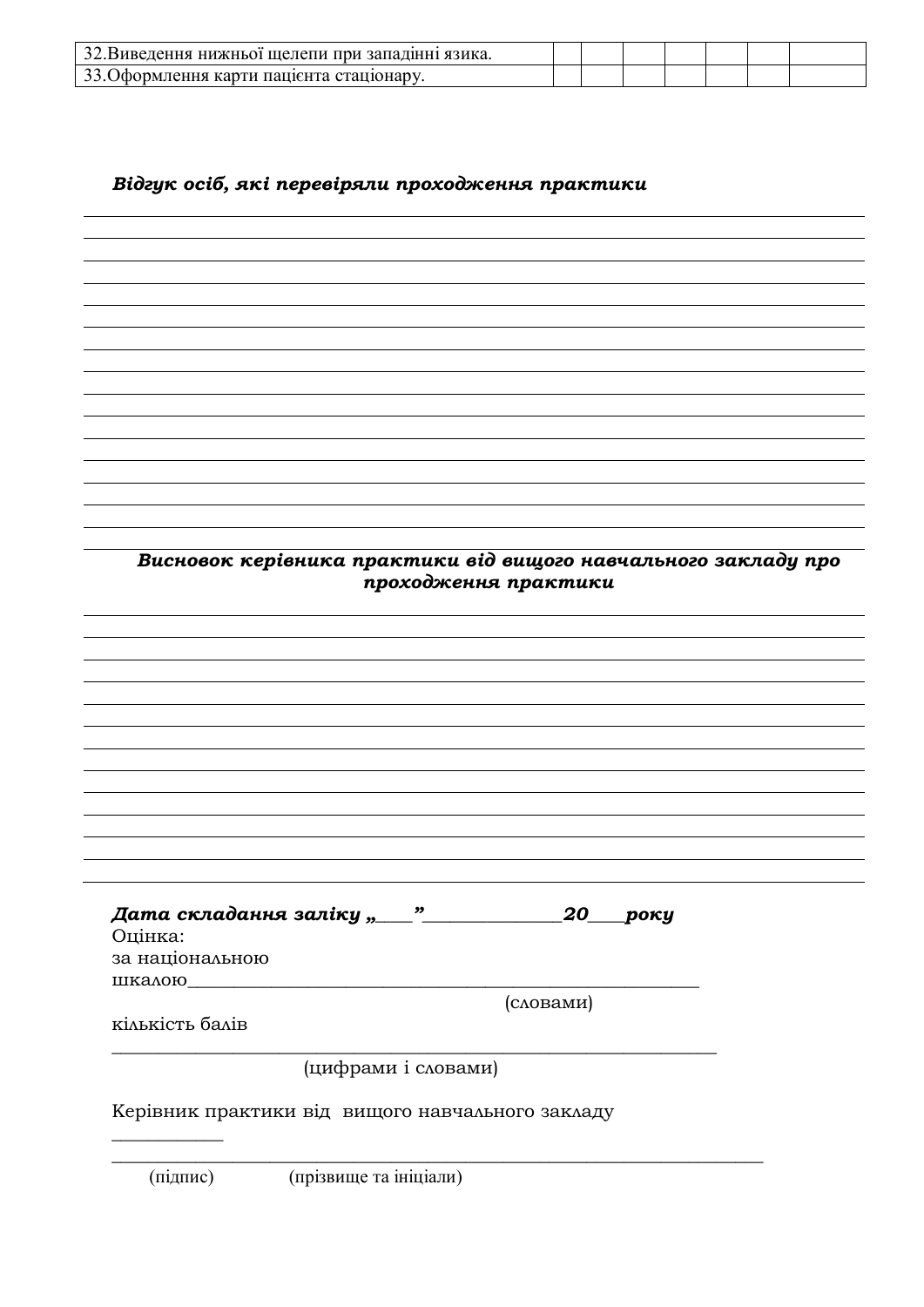# Методичні рекомендації для виконання самостійної роботи при проходженні **ȐȖȞȜȏțȖȥȜȴȝȞȎȘȠȖȘȖȒșȭǥǥǥȘȡȞȟȡȐȳȒȒȳșȓțțȭ "ǿȓȟȠȞȖțȟȪȘȎȟȝȞȎȐȎ"**

# *I. Медсестринство в терапії (стаціонар) – 18 годин*

1. Провести курацю трьох хворих, яких студент спостерігає на протязі всіх днів проходження практики в терапевтичному відділенні. На одного з них заводиться медсестринська історія хвороби. На всіх трьох заповнити слідуючи таблицю:

| Дата | Прізвище, ім'я, по батькові | Діагноз<br>лікарський | Діагноз<br>медсестринський | Проведені<br>маніпуляції |
|------|-----------------------------|-----------------------|----------------------------|--------------------------|
|      |                             |                       |                            |                          |
|      |                             |                       |                            |                          |
|      |                             |                       |                            |                          |
|      |                             |                       |                            |                          |
|      |                             |                       |                            |                          |
|      |                             |                       |                            |                          |

2. Провести нічне чергування в терапевтичному відділенні. Описати все, що студент виконував на нічному чергуванні, наприклад:

чергування почалося в 20 годин, був присутній на передачі зміни медсестрою К. медсестрі С.. Потім я приймав участь у розкладанні ліків для хворих, виконував слідуючи маніпуляції: *xворому* В, 26 років Д-з: . – в/м ін'єкцію р-ну анальгіну 50%- 2 мл та 1% р-н димедролу 1 мл

 $x\epsilon$ еорому К., 45 років Д-з: магнію сульфат 25% 7 мл в/м повільно.  $\Pi$ ояснював хворому Н. 38 років Д-з: як збирати аналіз сечі за методом Зимнииького.

 $3$ ранку проводив забір крові на біохімічний аналіз (ревмопроби) хворому С. 38 роки Д-з:

*Aналіз крові на рівень цукру хворому Г. 56 років Д-з:* 

Закінчилось чергування у 8 годині перездачею зміни медсестрі Н.

*ɉɿɞɩɢɫɱɟɪɝɨɜɨʀɦɟɞɫɟɫɬɪɢ\_\_\_\_\_\_\_\_\_\_\_\_\_\_\_\_\_\_\_\_\_\_\_\_*

Підпис чергового лікаря

 $II.Me$ дсестринство в хірургії (стаціонар) – 18 годин

1. Провести курацю трьох хворих, яких студент спостерігає на протязі всіх днів проходження практики в хірургічному. На одного з них заводиться медсестринська історія хвороби. На всіх трьох заповнити слідуючи таблицю:

| Дата | Прізвище, ім'я, по батькові | Діагноз<br>лікарський | Діагноз<br>медсестринський | Проведені<br>маніпуляції |
|------|-----------------------------|-----------------------|----------------------------|--------------------------|
|      |                             |                       |                            |                          |
|      |                             |                       |                            |                          |
|      |                             |                       |                            |                          |
|      |                             |                       |                            |                          |
|      |                             |                       |                            |                          |
|      |                             |                       |                            |                          |

2. Провести нічне чергування в хірургічному відділенні. Описати все, що студент виконував на нічному чергуванні за такою ж схемою, як і в терапевтичному відділенні.